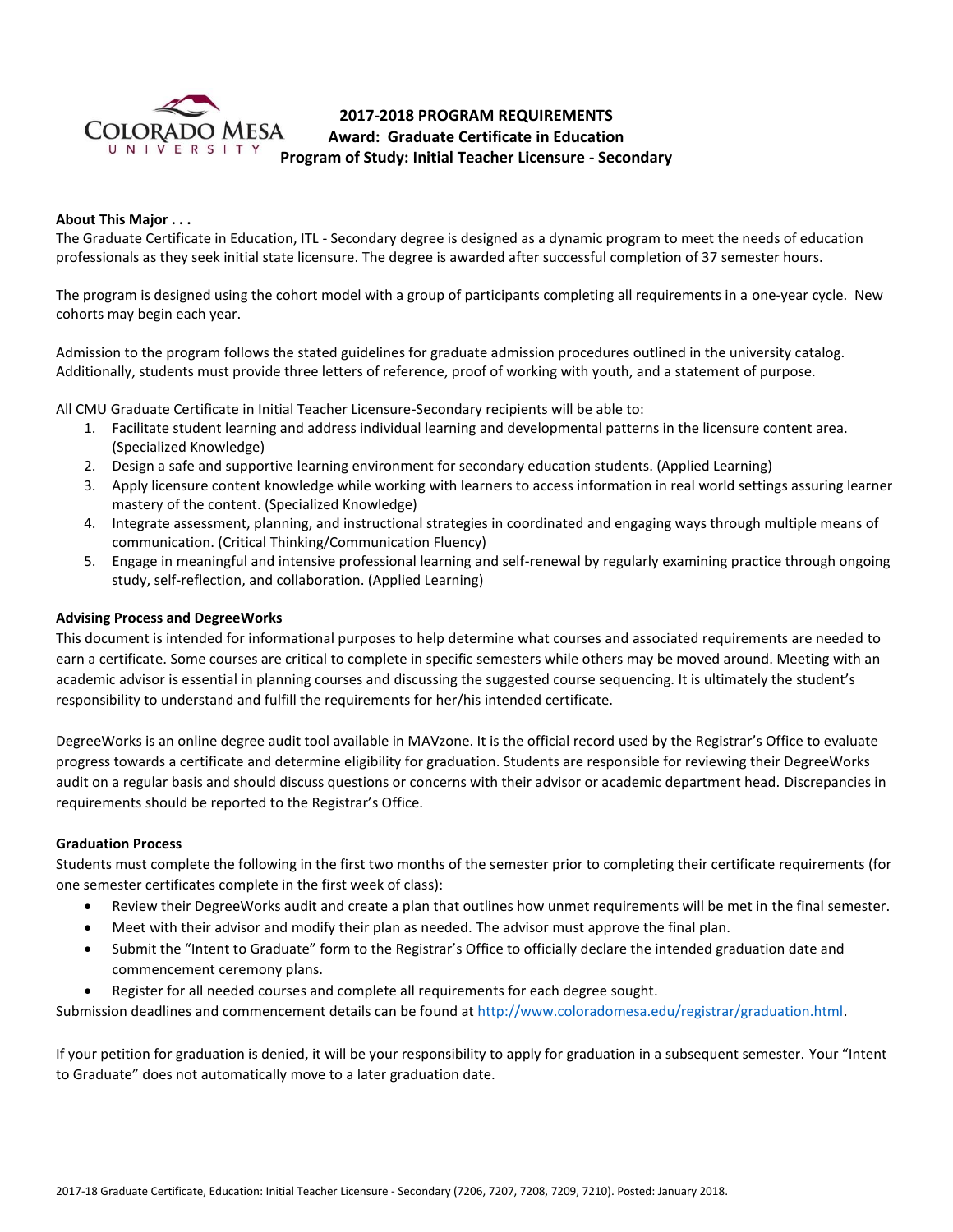## **INSTITUTIONAL GRADUATE DEGREE REQUIREMENTS**

The following institutional requirements apply to all CMU graduate-level degrees. Specific programs may have different requirements that must be met in addition to institutional requirements.

- Graduate certificates consist of a minimum of 5 credit hours. Master's degrees consist of a minimum of 30 credit hours. Doctoral degrees consist of a minimum of 60 credit hours
- All credits in a graduate program must be minimally at the 500-level.
- At least fifty percent of the credit hours must be taken at CMU.
- Students must achieve a 3.00 cumulative GPA or higher in all CMU coursework.
- A course may only be used to fulfill one requirement for each degree/certificate.
- Capstone exit assessment/projects (e.g., Major Field Achievement Test) requirements are identified under Program-Specific Requirements.
- The Catalog Year determines which program sheet and certificate requirements a student must fulfill in order to graduate. Visit with your advisor or academic department to determine which catalog year and program requirements you should follow.
- See "Requirements for Graduate Degrees and Certificates" in the catalog for a complete list of graduation requirements.

## **PROGRAM-SPECIFIC REQUIREMENTS**

- 37 for the Graduate Certificate in Education, Initial Teacher Licensure Secondary.
- Students must earn a "B" in every class at the graduate level.
- It is recommended that students work closely with a faculty advisor when selecting courses and scheduling classes prior to registration.